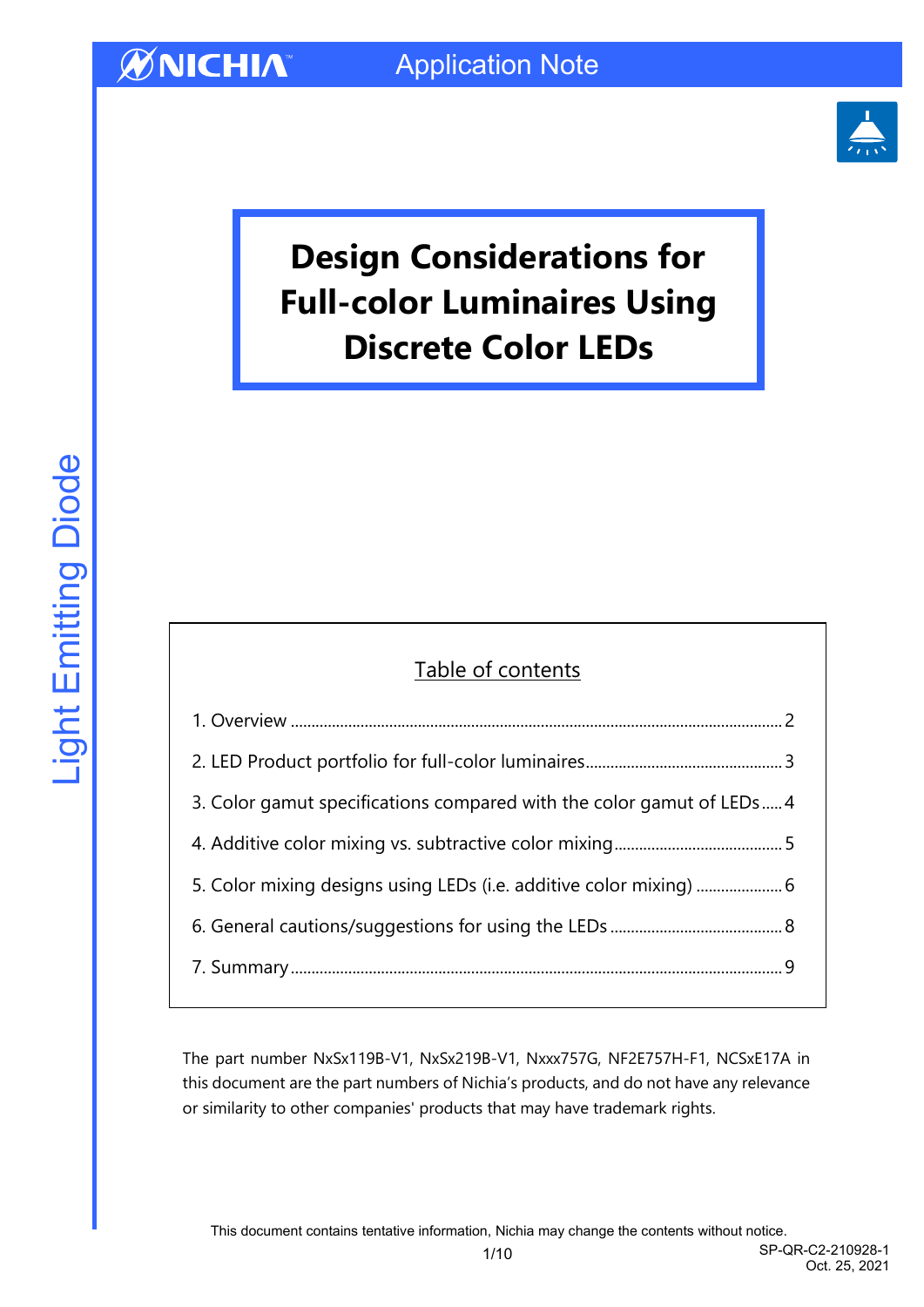## Application Note

### <span id="page-1-0"></span>**1. Overview**

In recent years, discrete color LEDs<sup>1</sup> have started to be used in various types of lighting fixtures for various applications from residential luminaires that are easy for anyone to use, and controllable even with a personal smartphone, to large floodlights designed to decoratively illuminate buildings and landscapes. Before LEDs, in most cases, colored lights were created with large, white halogen lamps incorporated in a floodlight or a stage lighting luminaire with color filters placed in front of the emitted light, as shown in Figure 1. Now, full-color luminaires using discrete color LEDs are widely available and they have specific advantages: the size of the lighting fixtures can be reduced since the LEDs are very small (i.e. a few mm in width), and since several different color LEDs are incorporated into a single luminaire, many different colors<sup>2</sup> can be created without color filters and/or other external parts. Other advantages include reducing the number of the luminaires required for the intended application, energy saving, and better color reproduction.

This application note provides information on how to create required colors using discrete color LEDs and cautions/suggestions when designing them into luminaires.



White light + color filters (conventional way of producing colored

Full-color luminaires using discrete color LEDs<sup>3</sup>

Figure 1. How to create colors with traditional luminaires vs. luminaires using discrete color LEDs

#### Note:

1 "Discrete color LEDs" refers to single-color LEDs that emit high purity colors (e.g. red, green, blue, etc.).

<sup>2</sup> Using red, green, and blue LEDs, each with 256 brightness levels, over 16 million color combinations can be produced (256 \* 256 \* 256  $=16,777,216$ ).

<sup>3</sup> This illustration is only a reference image of a full-color luminaire. How the luminaire operates is different than what is shown here.

This document contains tentative information, Nichia may change the contents without notice.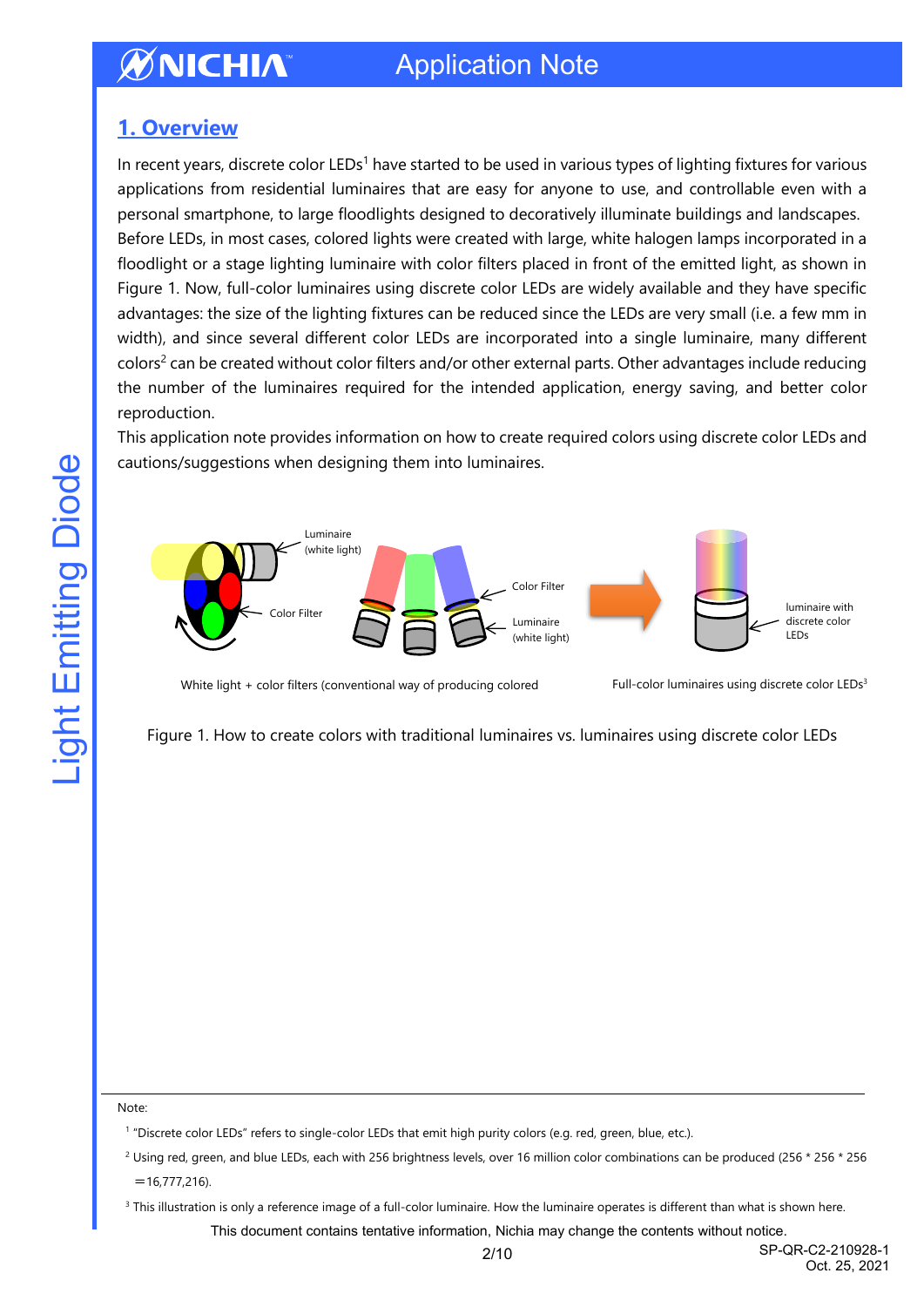#### **ØNICHIA** Application Note

## <span id="page-2-0"></span>**2. LED Product portfolio for full-color luminaires**

Table 1 shows the color LEDs that are mainly used for general lighting. Colors other than RGB (i.e. red, green, and blue) are also available. For further information, contact a local Nichia sales representative.

| <b>LED Series</b><br>(Appearance) | <b>Specifications</b>                |                                                                                                                                                                                                                                                                |  |  |  |
|-----------------------------------|--------------------------------------|----------------------------------------------------------------------------------------------------------------------------------------------------------------------------------------------------------------------------------------------------------------|--|--|--|
|                                   | Part Number <sup>4</sup>             | <b>NCSC119B-V1</b><br><b>NCSB119B-V1</b><br><b>NCSE119B-V1</b><br>NCSG119B-V1<br><b>NCSA119B-V1</b><br><b>NVSA119B-V1</b><br>NCSR119B-V1<br>NCSC219B-V1   NCSB219B-V1<br>NCSE219B-V1<br>NCSG219B-V1<br><b>NCSA219B-V1</b><br><b>NVSA219B-V1</b><br>NCSR219B-V1 |  |  |  |
| 119B-V1<br>/219B-V1               | Outline<br><b>Dimensions</b>         | $3.5 \times 3.5 \times 2.0$ mm                                                                                                                                                                                                                                 |  |  |  |
|                                   | Rater Power<br>Consumption           | 1.0W                                                                                                                                                                                                                                                           |  |  |  |
|                                   | Suitable applications<br>/Advantages | Since this LED is high power and has high luminance, it is used<br>mostly for floodlights. It also has high color purity and can create<br>vivid colors.                                                                                                       |  |  |  |
| 757G                              | Part Number <sup>4</sup>             | <b>NFSY757G</b><br>NE2R757G-P6<br><b>NE2B757G</b><br><b>NF2E757GR</b><br>NF2E757H-F1<br><b>NE2G757G</b>                                                                                                                                                        |  |  |  |
| /757H                             | Outline<br><b>Dimensions</b>         | 757G: 3.0×3.0×0.65mm<br>757H: 3.0×3.0×0.8mm                                                                                                                                                                                                                    |  |  |  |
| $\bullet$<br>S. C.                | Rater Power<br>Consumption           | 0.3W                                                                                                                                                                                                                                                           |  |  |  |
|                                   | Suitable applications<br>/Advantages | This LED is more suitable for low luminance applications such as<br>sign boards and indoor lighting including indirect lighting.                                                                                                                               |  |  |  |
|                                   | Part Number <sup>4</sup>             | NCSBE17A<br>NCSCE17A<br>NCSEE17A<br>NCSGE17A<br>NCSGE17A<br>NCSAE17A<br>NCSRE17A<br>NCSRE17A                                                                                                                                                                   |  |  |  |
| <b>E17A</b>                       | Outline<br><b>Dimensions</b>         | $1.7\times1.7\times0.35$ mm                                                                                                                                                                                                                                    |  |  |  |
|                                   | Rater Power<br>Consumption           | 1.0W                                                                                                                                                                                                                                                           |  |  |  |
|                                   | Suitable applications<br>/Advantages | Since this LED series is very small, the luminaire size can be<br>reduced. All the LEDs in this series have the same forward voltage<br>(VF), regardless of the color.                                                                                         |  |  |  |

Note:

<sup>4</sup> Nichia part numbers. The 4th character refers to the color of the light as follows: R: red, G: green, B: blue, C: blue (royal blue), E: bluish green, A: amber, Y: yellow.

This document contains tentative information, Nichia may change the contents without notice.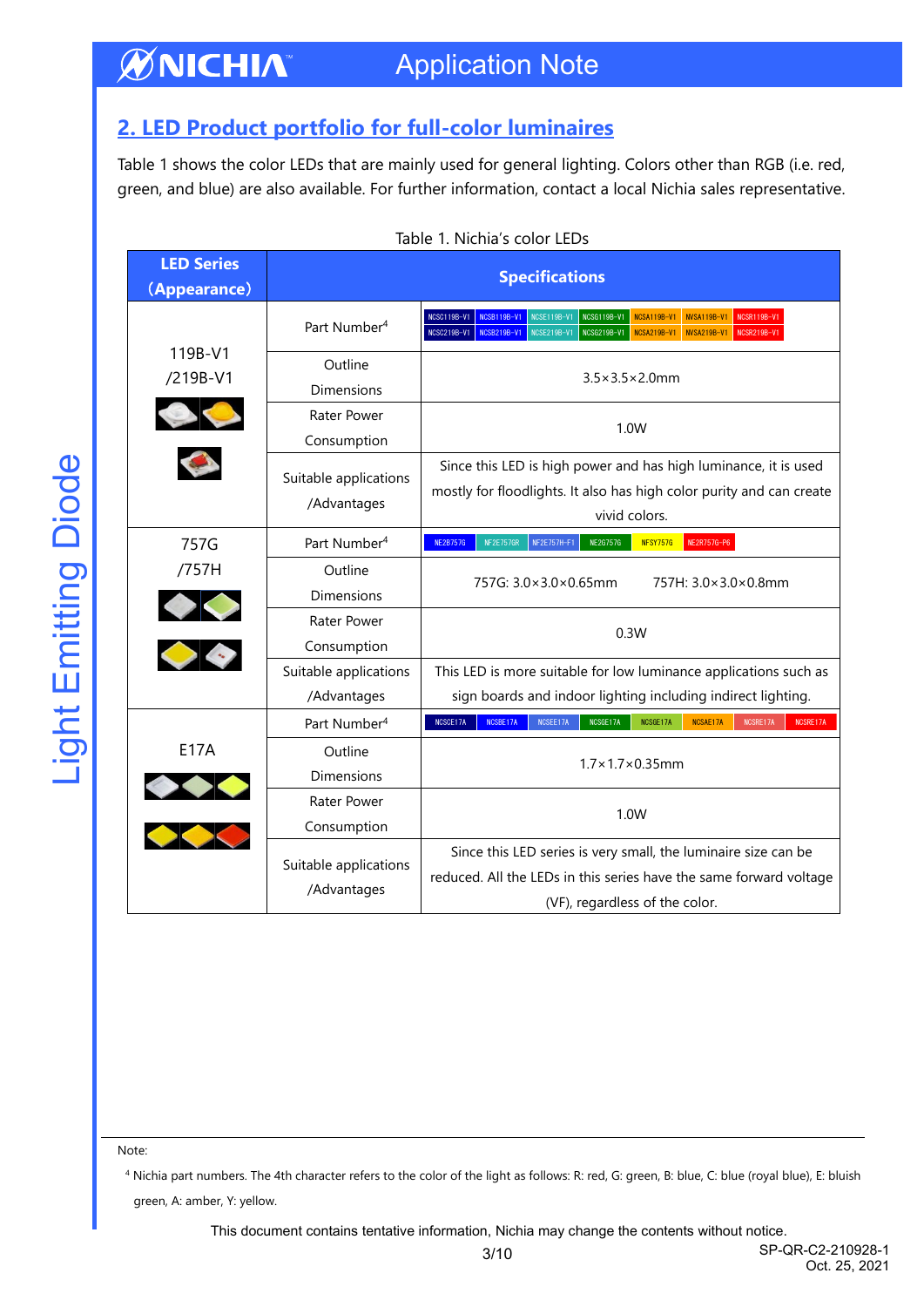#### **ØNICHIA** Application Note

### <span id="page-3-0"></span>**3. Color gamut specifications compared with the color gamut of LEDs**

Figure 2 shows the color gamut ranges of LEDs and the following color gamut specifications for color televisions, PC monitors, etc.

#### 1. NTSC (National Television System Committee) Specification

A specification established to standardize the composite video signals and broadcasting systems for analog televisions. The gamut range that can be depicted under this specification is wide. However, at the time it was established, it was difficult for analog TVs to cover the whole range; most of the analog TVs at that time listed the color reproducibility as "XX % of the NTSC gamut".

#### 2. sRGB Specification

An international specification established by International Electrotechnical Commission (IEC). Many computer monitors, printers, and digital devices such as digital cameras follow this specification. Color differences may occur when two or more devices are connected; those differences can be reduced when all the devices connected to each other comply with this specification. Though the gamut range that can be depicted under this specification is not wide (i.e. 72% of the NTSC gamut), it is approximately the same as that of the BT.709 specification. The BT.709 specification is widely used for high-definition television (HDTV) and Blu-ray disc (BD).

#### 3. Adobe RGB Specification

While the gamut range that can be depicted under this specification is close to that of the NTSC specification, the coverage is slightly different. This is not an international specification. However, it is accepted as a de facto standard in the printing and publishing industries. Many computer monitors, printers, and digital devices such as digital cameras also follow this specification.

#### 4. BT.2020 Specification

A specification for a high dynamic range (HDR) for the next generation 4K/8K broadcasting and Ultra HD Blu-ray disc (UHD BD). The gamut range that can be depicted under this specification is very wide. While the conventional HDTV specification, BT.709, can only reproduce 74.4% of all the surface colors seen in nature, this specification can reproduce 99.9%.

As shown in Figure 2, the color gamut range that can be depicted using LEDs is wider than the range covered by the NTSC specification or the Adobe RGB specification. This means that when compared to familiar personal full color display devices (i.e. color televisions and computer monitors) LEDs have a comparable or even better color reproduction.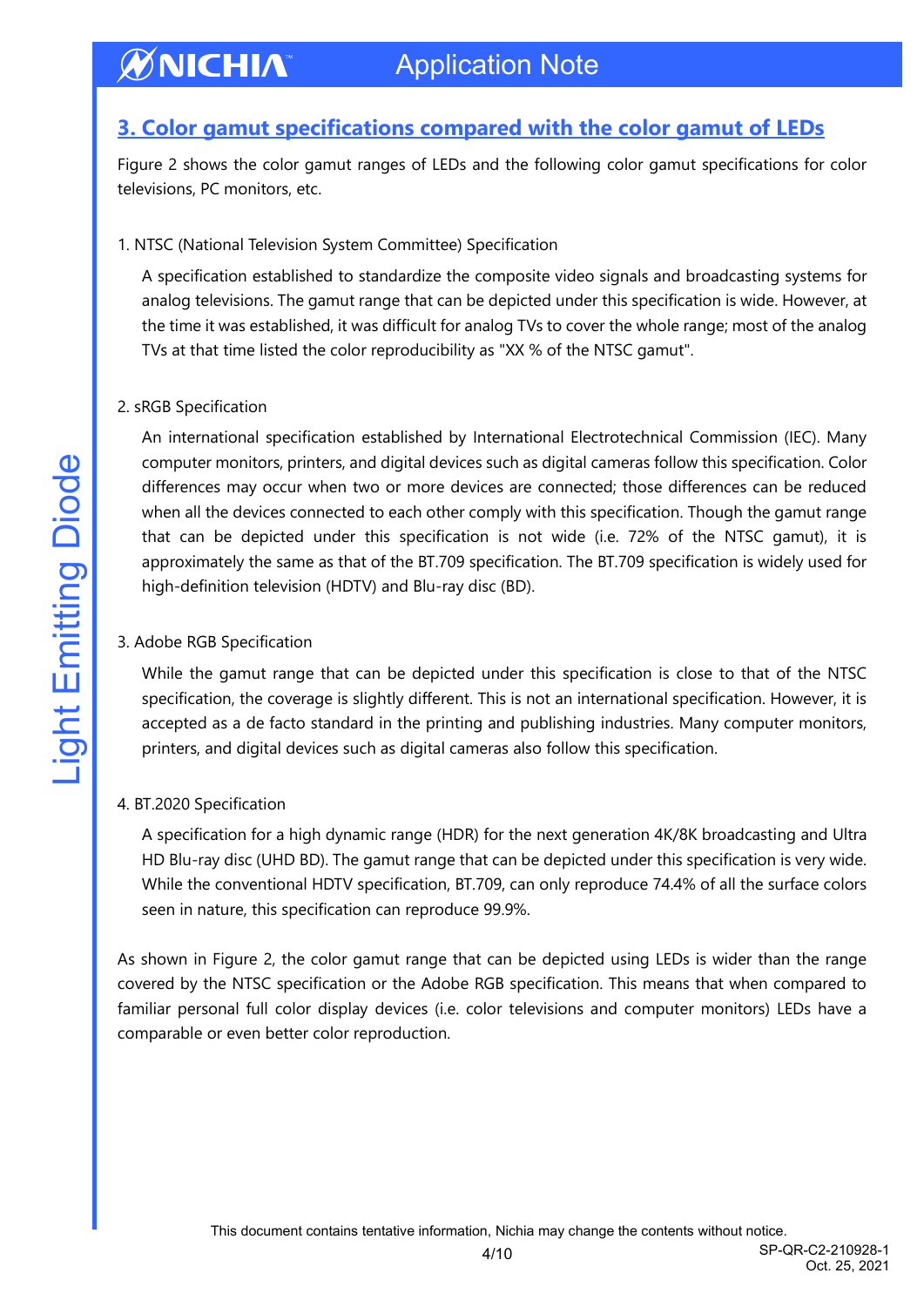

Figure 2. Comparison of the gamut ranges of LEDs and major color gamut specifications

## <span id="page-4-0"></span>**4. Additive color mixing vs. subtractive color mixing**

The process of combining two or more primary colors to produce another color is called color mixing. Different colors can be created by changing combinations of the colors and their mixing ratio. There are two types of color mixing: additive and subtractive as described below.

### 4.1. Additive color mixing

In additive color mixing, a new color is created by adding different colors together. The three primary colors used in additive color mixing are red, green, and blue. This method applies to computer monitors, color tunable lighting, etc. to produce colored light. The more colors that are mixed, the brighter the produced color becomes; when all three primary colors are added together, white light is produced. Figure 3 shows a reference image of additive color mixing.

Example: As shown in Figure 4, adding red and blue light produces magenta light. The magenta light has a wavelength that contains both red and blue light.





Figure 3. Reference image Figure 4. An example of additive color mixing

This document contains tentative information, Nichia may change the contents without notice.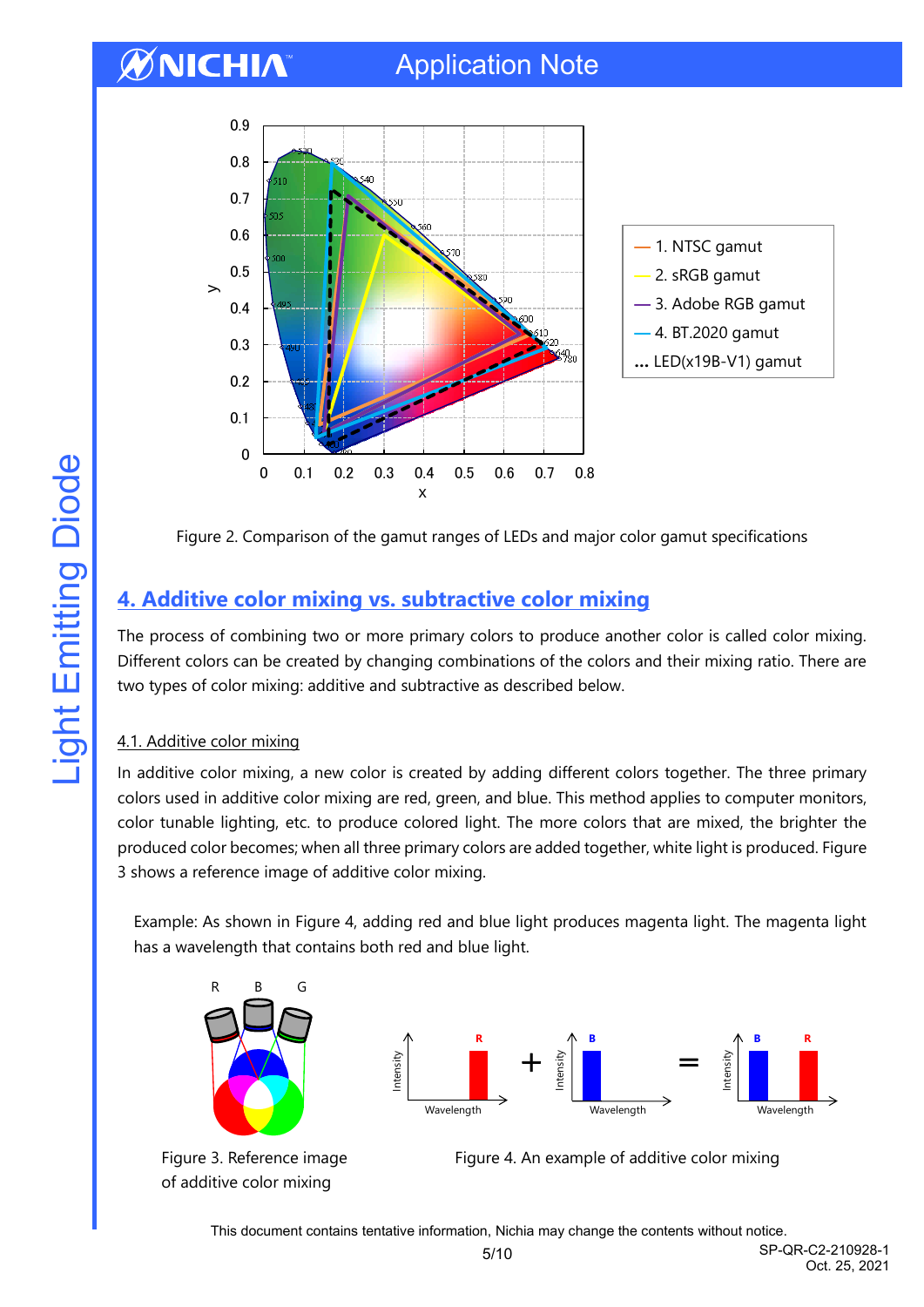#### ØNICHIA Application Note

#### 4.2. Subtractive color mixing

In subtractive color mixing, a new color is created by adding differently colored materials that reflect certain colors (i.e. printer inks, color filters, etc.). The three primary colors in subtractive color mixing are cyan, magenta, and yellow. Contrary to additive color mixing system, in subtractive color mixing the more colors that are mixed, the darker the produced color becomes. Figure 5 shows a reference image of subtractive color mixing.

Example: As shown in Figure 6, when a cyan and yellow color filter are used together, the cyan filter absorbs the wavelength in the red region and the yellow filter absorbs the wavelength in the blue region; only the green wavelength is transmitted to produce green light.



of subtractive color mixing



Figure 5. Reference image Figure 6. An example of subtractive color mixing

### <span id="page-5-0"></span>**5. Color mixing designs using LEDs (i.e. additive color mixing)**

#### 5.1. Method of color mixing

The method used for color mixing with LEDs is additive color mixing. For additive color mixing with tristimulus values X, Y, and Z in the CIE 1931 XYZ color space<sup>5</sup>, the mixed color light can be expressed as the sum of the tristimulus values for the component of each primary color light.

The tristimulus values of the mixed color light are derived using the equations below equation 1; where the tristimulus values for the nth LED (i.e. LED<sub>n</sub>) are expressed as  $X_{n}$ ,  $Y_{n}$ , and  $Z_{n}$  respectively. For example, the tristimulus values for the 1st LED (i.e. LED<sub>1</sub>) are expressed as  $X_1$ ,  $Y_1$ , and  $Z_1$ , those for the 2nd LED (i.e. LED<sub>2</sub>) as  $X_2$ ,  $Y_2$ , and  $Z_2$ , those for the 3rd LED (i.e. LED<sub>3</sub>) as  $X_3$ ,  $Y_3$ , and  $Z_3$ , etc.

$$
\begin{cases}\nX = X_1 + X_2 + X_3 + \cdots + X_n \\
Y = Y_1 + Y_2 + Y_3 + \cdots + Y_n \\
Z = Z_1 + Z_2 + Z_3 + \cdots + Z_n\n\end{cases}
$$
 Equ

ation 1

Note:

<sup>&</sup>lt;sup>5</sup> See the XYZ color space in the CIE 1931 Standard for details.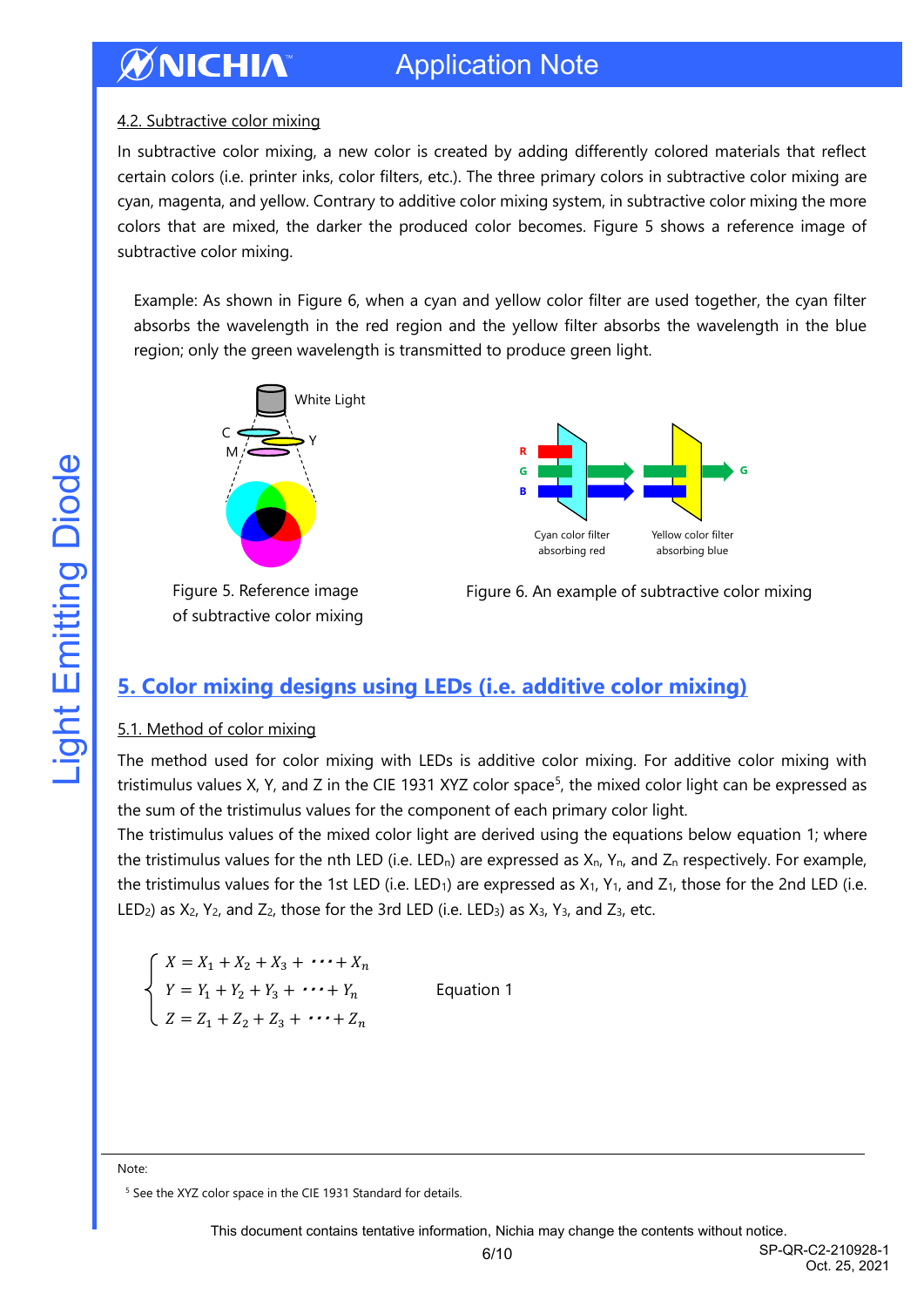Equation 2 shows the relationships among the tristimulus values, the chromaticity coordinates (x, y), and the brightness (i.e. luminous flux or luminance).

$$
X = \frac{Y}{y} x
$$
  
\n
$$
Y = Y
$$
 *Brightness (i.e. luminous flux or luminance) Equation 2*  
\n
$$
Z = \frac{Y}{y} (1 - x - y)
$$

Using equations 1 and 2 above, the chromaticity and brightness of the mixed color light can be calculated if the chromaticity and brightness of the primary color light are known, and vice versa. That means that the brightness required for each color LED will be known once the required chromaticity and brightness for the mixed color light are specified.

#### 5.2. Example of color mixing calculation

Using Nichia E17A series LEDs, Nichia provides an example calculation of how bright each discrete color LED should be to produce a required chromaticity and brightness.

The LEDs used for this calculation are as follows: one piece of NCSRE17A LED (red), one piece of NCSGE17A LED (green), and one piece of NCSCE17A LED (royal blue).



Figure 7. Concept for the calculation

The required chromaticity coordinate for the mixed color light is  $(x, y) = (0.345, 0.355)$ .

The required brightness for the mixed color light is 100 lm. Figure 7 shows the concept for the example calculation.

Table 2 shows the typical chromaticity coordinates (x, y) for the E17A series LEDs. In this table, the brightness of the LEDs are variables and expressed as  $Y_1$ ,  $Y_2$ , and  $Y_3$ .

| $10.0010$ and $10.0001$ and $10.000$ and $10.000$ and $10.000$ and $10.000$ and $10.000$ |                                 |                   |        |  |  |
|------------------------------------------------------------------------------------------|---------------------------------|-------------------|--------|--|--|
|                                                                                          | <b>Chromaticity coordinates</b> | <b>Brightness</b> |        |  |  |
|                                                                                          | ΙX,                             |                   |        |  |  |
| NCSRE17A (Red)                                                                           | 0.683                           | 0.313             |        |  |  |
| NCSGE17A (Green)                                                                         | 0.252                           | 0.651             | Y۶     |  |  |
| NCSCE17A (Royal Blue)                                                                    | 0.157                           | 0.021             | Y٩     |  |  |
| Target: 5000K                                                                            | 0.345                           | 0.355             | 100 lm |  |  |

To find the tristimulus values (X, Y, and Z) for each LED, those values from Table 2 are substituted into the equations 2; see Table 3.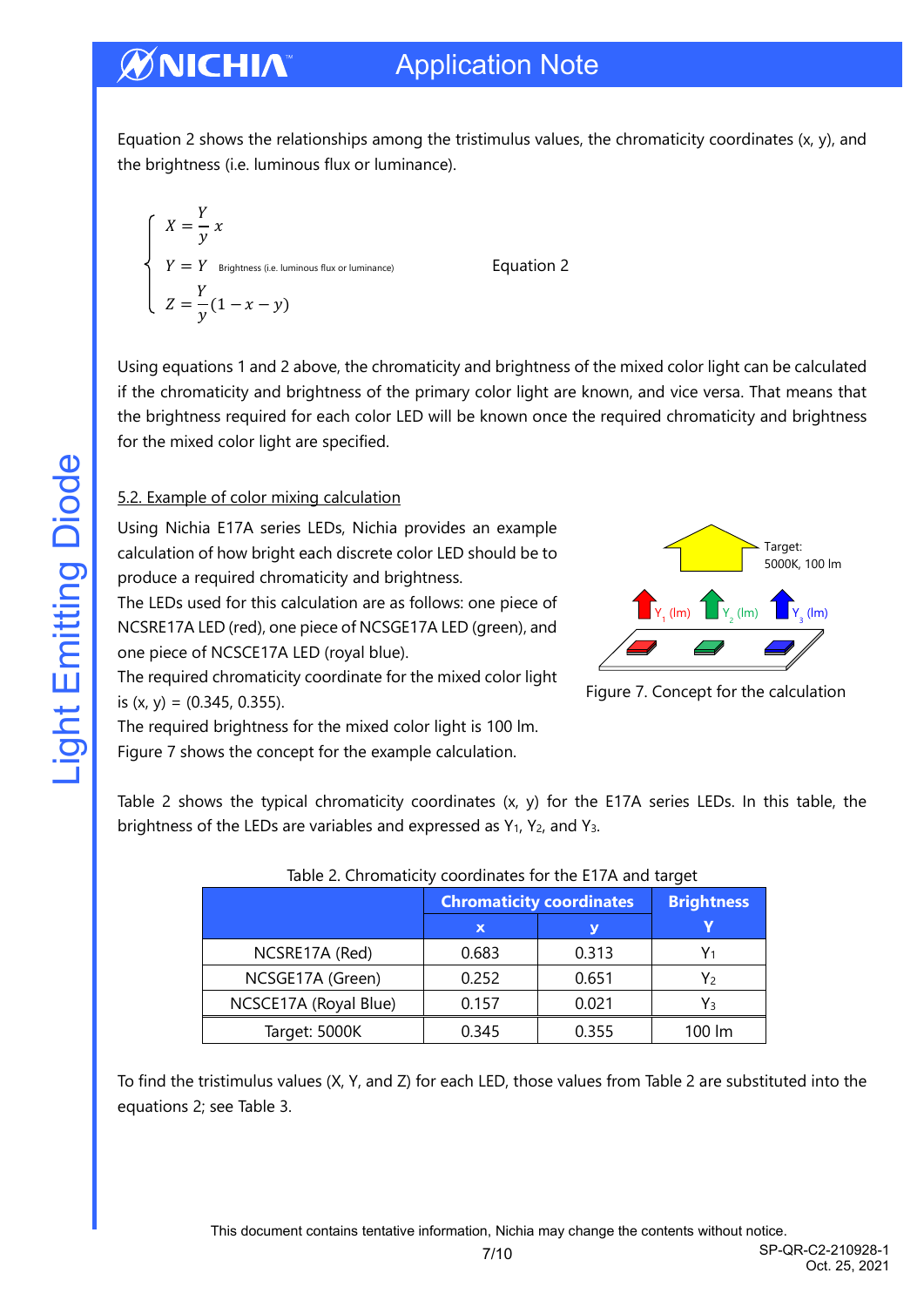|                       | <b>Tristimulus Values</b> |     |                       |
|-----------------------|---------------------------|-----|-----------------------|
|                       | х                         |     |                       |
| NCSRE17A (Red)        | $2.182 Y_1$               | Y1  | $0.013 Y_1$           |
| NCSGE17A (Green)      | 0.387 Y <sub>2</sub>      | Y2  | $0.149Y_2$            |
| NCSCE17A (Royal Blue) | 7.476 Y <sub>3</sub>      | Y٩  | 39.143 Y <sub>3</sub> |
| Target: 5000K         | 97.183                    | 100 | 84.507                |

Table 3. Calculated tristimulus values

Substituting the calculated tristimulus values from Table 3 into the equations 1 derives the system of equations 3 as below.

 $97.183 = 2.182Y_1 + 0.387Y_2 + 7.476Y_3$  $100 = Y_1 + Y_2 + Y_3$  Equation 3  $84.507 = 0.013Y_1 + 0.149Y_2 + 39.143Y_3$ 

By solving these equations 3 it is possible to determine the brightness required for each LED: Y<sub>1</sub>, Y<sub>2</sub>, and Y<sub>3</sub>. In this example, the values are Y<sub>1</sub> (red) = 25.2 lm, Y<sub>2</sub> (green) = 72.9 lm, and Y<sub>3</sub> (royal blue) = 1.9 lm. This example shows how to create a new color with three different colors; the same method applies when creating a mixed color with two colors (i.e. two white LEDs: one with a high color temperature and the other with a low color temperature). When using this calculation method for color mixing with four or more colors, ensure that the brightness for one or more color(s) is specified in equation 1 so that there are not more than three variables. Note that when mixing four or more colors, there will be more than one combination of brightness for each color to create a certain color.

## <span id="page-7-0"></span>**6. General cautions/suggestions for using the LEDs**

When designing full-color luminaires using discrete color LEDs, the following must be considered:

- ‧ The absolute maximum rated forward current must not be exceeded for any of the LEDs in the luminaire under any circumstances.
- ‧ The absolute maximum rated junction temperature must not be exceeded for any of the LEDs in the luminaire under any circumstances.
- ‧ Each LED has its own current and temperature characteristics; the measured values of luminous flux/chromaticity may be different from the designed values when the LEDs are operated in luminaires.
- ‧ When designing the power supply circuit and LED circuit, note that for some LED series, there may be significant difference in forward voltage  $(V_F)$  among the different color LEDs; ensure that there are no issues.
- Depending on the design of the luminaire, the color of the light may not be uniform on the illuminated surface (i.e. the emitted colors from the LEDs are not mixed and there are different color patches on the illuminated surface). Perform sufficient verification to ensure that there are no issues with the chosen luminaire before use.
- ‧ Refer to the technical information related to the selected LED series for the assembly precautions.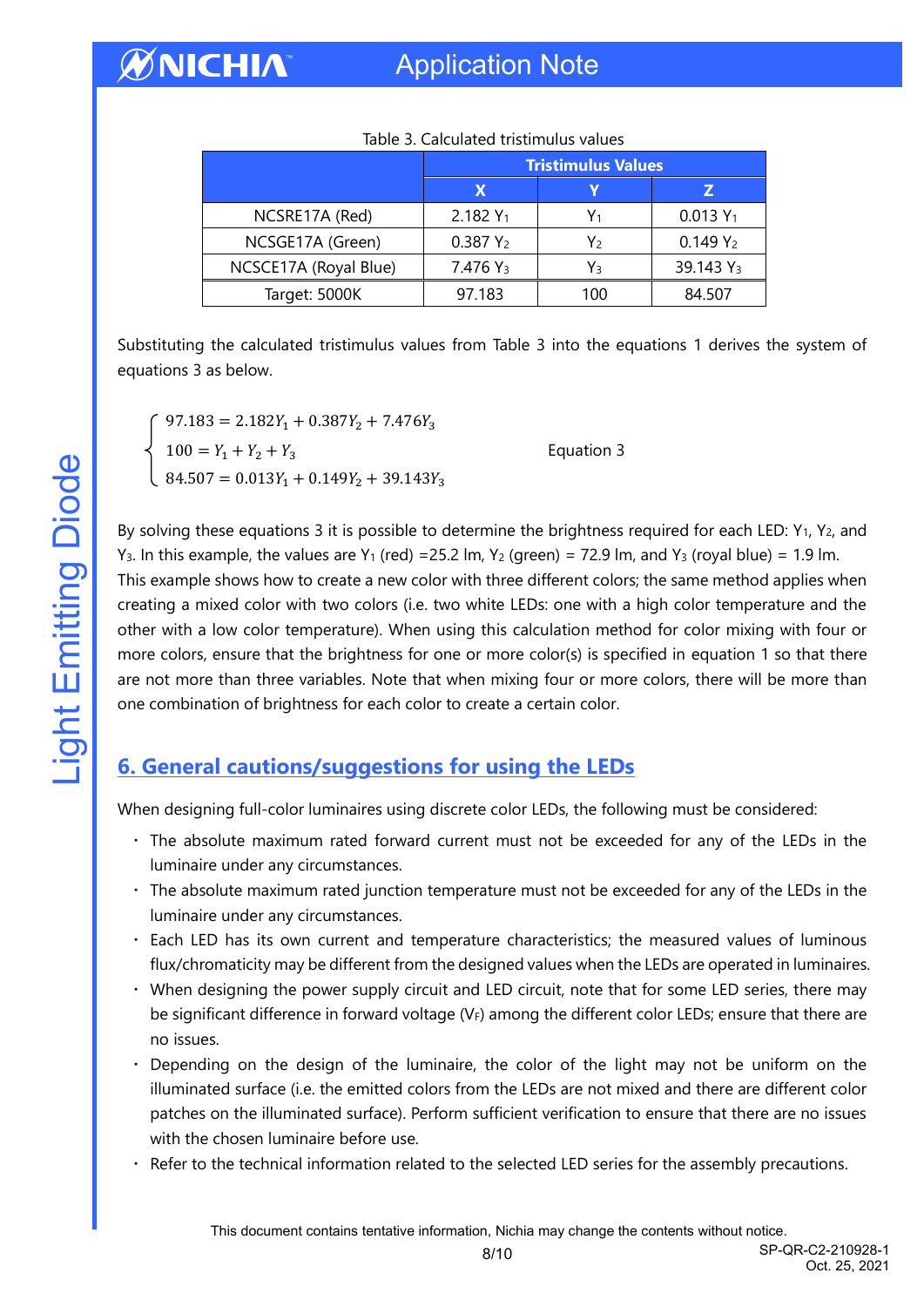## <span id="page-8-0"></span>**7. Summary**

This application note has provided an example of designing with color mixing for reference purposes only and Nichia makes no guarantee that customers will see the same results for their chosen application. Sufficient verification must be done prior to use to ensure there are no issues for the chosen application.